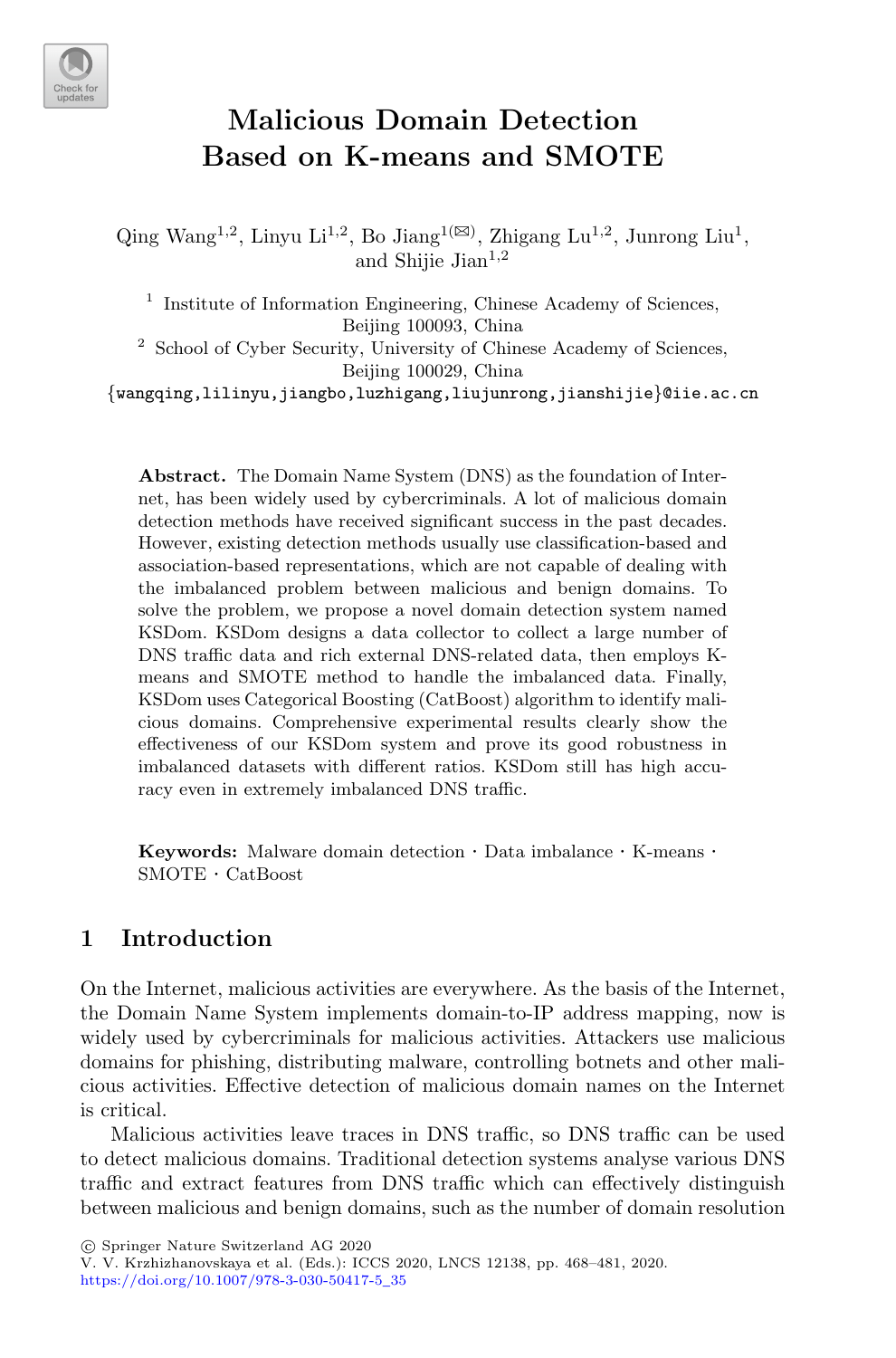IP addresses [\[1\]](#page-12-0), the standard deviation of TTL (Time-To-Live) values [\[2](#page-12-1)], then build a classifier through these features. This classifier can be used to detect unlabeled domains after being trained by labeled datasets.

Some researchers use an association-based approach to detect malicious domains. This method is based on the intuition that the domain associated with a malicious domain is likely to be malicious as well. By establishing association rules between domains, DNS-related data is modeled as domain-IP bipartite graphs [\[3\]](#page-12-2) or domain-client bipartite graphs [\[4\]](#page-12-3) or more complexity graphs [\[5\]](#page-12-4), which is constructed to discover more malicious domains.

These existing methods have achieved excellent results to a certain extent, but rarely consider the problem of data imbalance. In the real network environment, the number of malicious domains is much smaller than benign domains, and the DNS traffic between benign domains and malicious domains is extremely imbalanced. Imbalanced datasets have a significant impact on the learning of the classifier and affect the effect of actual use.

In order to solve this problem, we propose a malicious domains detection system named KSDom, which can effectively detect malicious domains in imbalanced DNS traffic and has significant performance.

In this paper, we make the following contributions:

- We integrate active DNS data with rich external data, select powerful features that can be used to distinguish malicious domains to build a detection system based on CatBoost algorithm, which can effectively classify malicious domains.
- We propose a malicious domain detection system named KSDom based on CatBoost algorithm, which can detect malicious domains from the imbalanced DNS traffic. KSDom uses K-means and SMOTE method to handle the imbalanced DNS traffic, then uses our classifier based on CatBoost algorithm to detect malicious domains.
- The experimental results demonstrate our system is effective, competitive and can achieve state-of-the-art performance.

The rest of this paper is organized as follows. We present related work in Sect. [2](#page-1-0) and describe our system framework and each component of it in Sect. [3.](#page-3-0) Section [4](#page-8-0) presents the experimental results and the results of comparison experiments of several models. Section [5](#page-12-5) presents the discussion.

### <span id="page-1-0"></span>**2 Related Work**

#### **2.1 Malicious Domain Detection**

The detection methods in the field of malicious domains can mainly be divided into two categories: classification-based methods and association-based methods. In the classification-based methods, [\[1](#page-12-0)] established a reputation system that dynamically assigns reputation scores to domains based on the features of the network and DNS zones and assigns low reputation scores if the domain name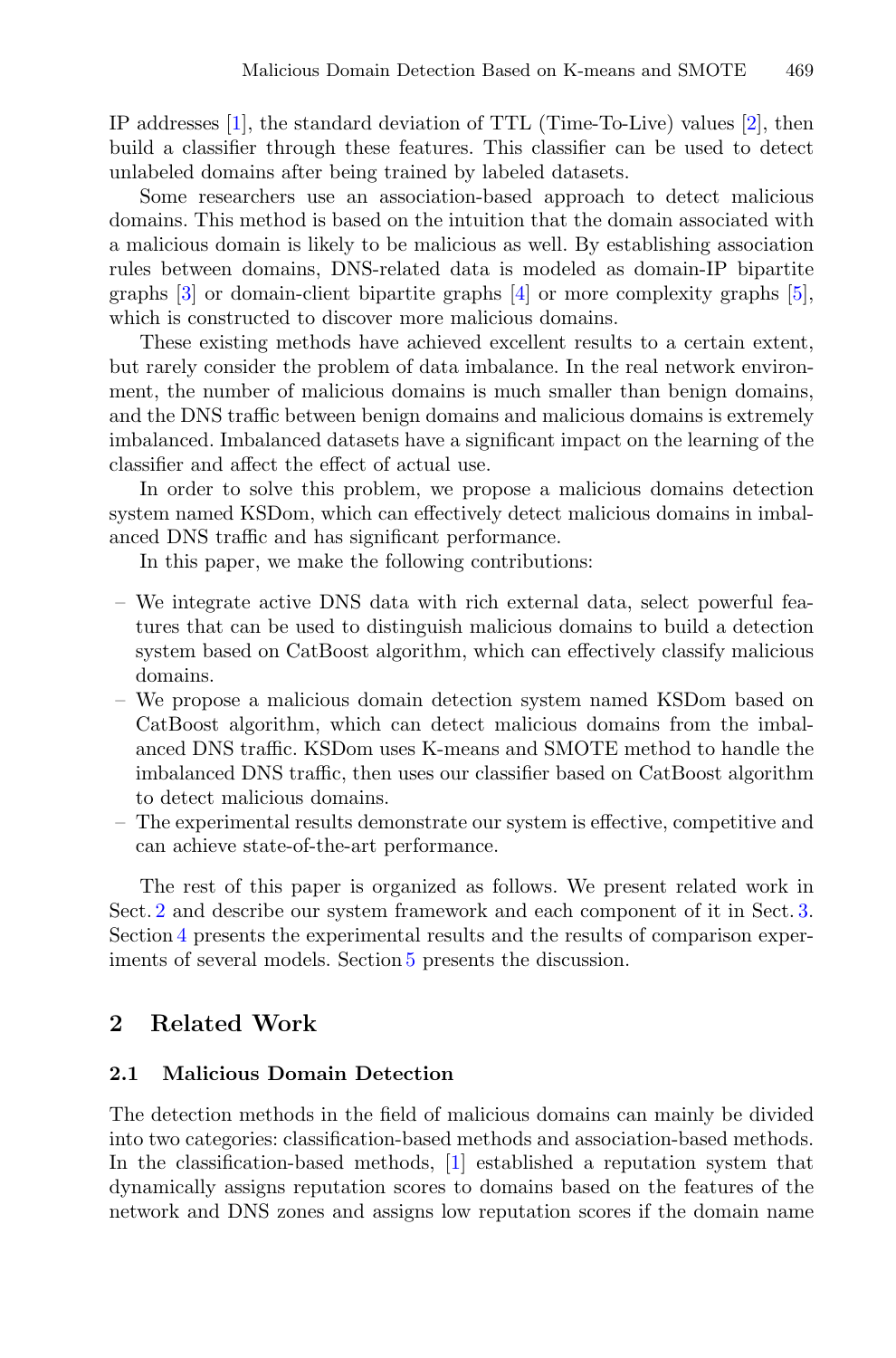involves malicious activity. [\[6](#page-12-6)] presented a detection technology for detecting DGA domains, which is based on the following principle: domains of the same DGA algorithm will generate similar Non-Existing Domains (NXDomain) traffic. The technology uses a combination of aggregation and classification algorithms to cluster NXDomain responses to detect the relevant DGA domains. [\[7\]](#page-12-7) used a combination of IP and string-based features to detect DGA-generated domains. [\[2](#page-12-1)] extracted fifteen features based on passive DNS traffic to detect different types of malicious domains, not just detects a particular type of domain. [\[8](#page-12-8)] used only time-of-registration features to identify malware domains when they are registered. [\[9](#page-12-9)] used passive DNS traffic to record domain name query history in the real network environment to generate eighteen features to detect Fast-Flux domains.

In the association-based method, systems use the association between domains and domain-related IPs (IP address) or clients to form domain graphs, then execute the inference algorithm on the domain graphs to discover more malicious domains. [\[10\]](#page-13-0) built a client-domain bipartite graph based on the clients and the domain which it queries, effectively tracking the malware-controlled domains in the ISP network and discovering new malware control domains. [\[4](#page-12-3)] formed the domain-IP bipartite graph through the association between domains and IPs, then used a path-based algorithm to discover potential malicious domains. The above systems all use bipartite graphs, which only represents two types of nodes and one type of relationship. [\[5](#page-12-4)] constructed graphs by using multiple types of nodes and relationship and the client, domain, IP address and their relationship are modeled as HIN model. The similarity of the combined domains created on multiple meta paths represents the information contained in the DNS data.

#### **2.2 Imbalanced Data**

In recent years, more and more research begins to pay attention to the importance of imbalanced data and apply it to various fields [\[11\]](#page-13-1), such as fraud detection, text classification and medical diagnosis in banks [\[12](#page-13-2)]. The extremely imbalanced data leads to poor performance of the trained classifier.

In general, there are two ways to solve the imbalanced data problem. The first one is from the algorithm layer, by modifying the bias of the algorithm on the datasets, so that the decision plane can tend to minority class samples, improving the recognition rate of minority class samples. This method is based on cost-sensitive learning [\[13](#page-13-3)], and the representing algorithm is AdaCost. The second method is from the data layer, by resampling imbalanced data. Resampling includes two methods: undersampling and oversampling. Undersampling, that is, by extracting some samples from majority class samples, but this may lead to the loss of classification information. The improved undersampling method is EasyEnsemble [\[14\]](#page-13-4) and BalanceCascade [\[15\]](#page-13-5). Oversampling, that is, by increasing the number of samples of minority class samples, the original data can be well preserved, but it is easy to produce overfitting. The improved oversampling algorithm includes SMOTE (Synthetic Minority Oversampling Technique) [\[16\]](#page-13-6). There are also some hybrid methods. [\[17\]](#page-13-7) proposed a novel hybrid learning frame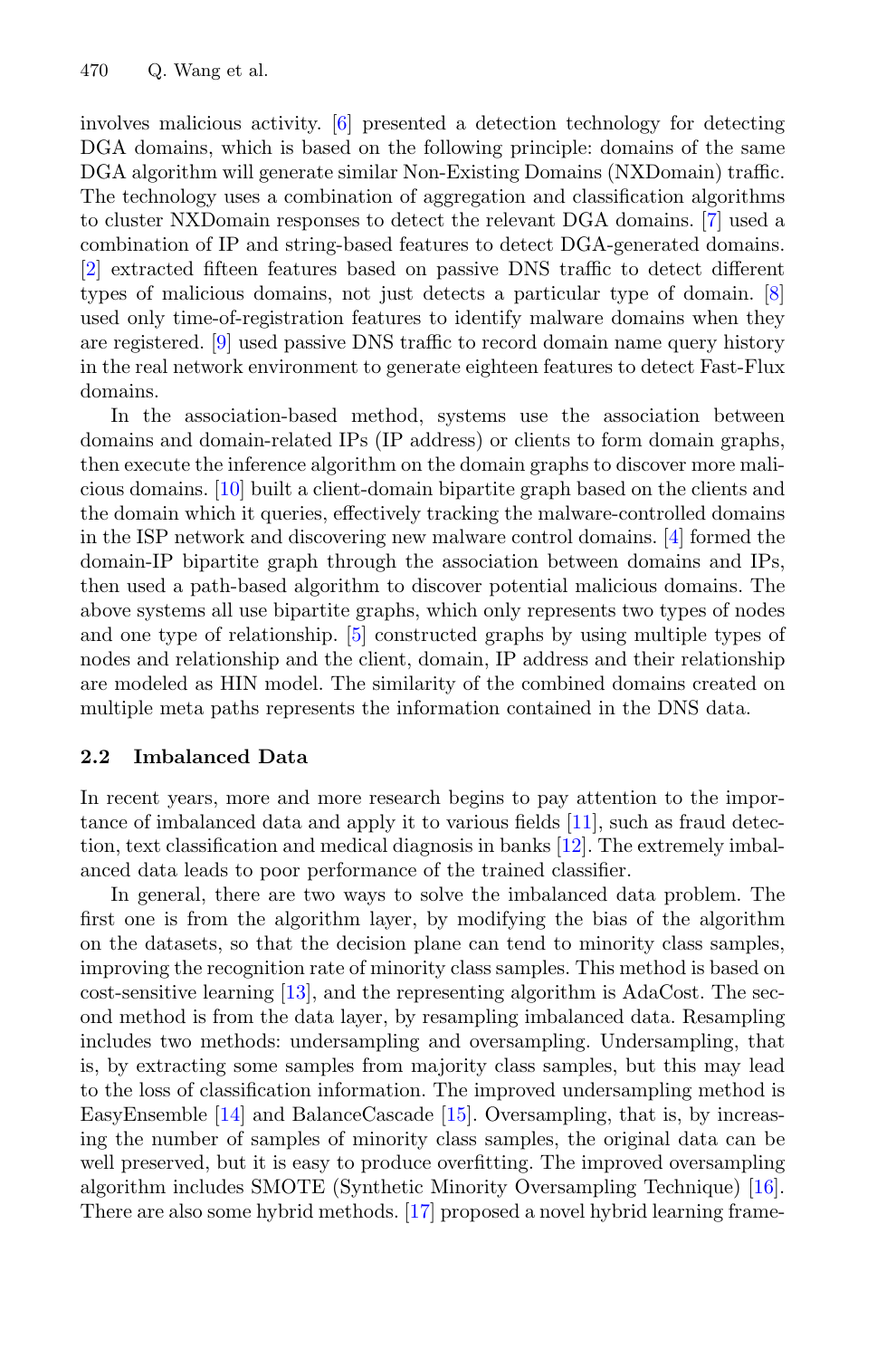work which combines data-level and algorithm-level methods to deal with data imbalanced problem. [\[18](#page-13-8)] combined oversampling and undersampling techniques and SVM approach to handle the imbalanced data classification problem.

Unlike algorithm layer methods that need to be combined with specific classifiers, data layer methods are universally applicable, so most research methods are aimed at considering the processing of imbalanced datasets from a data perspective. In terms of network security, [\[19\]](#page-13-9) combined ensemble learning with undersampling, using an improved EasyEnsemble method to learn imbalanced DNS traffic data and generate a classification model which can detect malicious domains. Illuminated by this research which shows resampling usefulness in malicious domain detection.

The classification model generated by using ensemble learning combined with undersampling is prone to noise, and the Decision Tree algorithm ignores the correlation between features, resulting in poor model performance. We propose KMSMOTE method, which can deal with imbalanced datasets and avoid noise well and combine with the CatBoost algorithm, which can deal with the correlation between features and avoid data overfitting.

## <span id="page-3-0"></span>**3 Proposed KSDom System**

The goal of KSDom is to detect malicious domains on the Internet. KSDom is based on the following intuitions: (i) when malicious domains perform malicious activities, the generated DNS traffic is different with the DNS traffic generated by benign domains, and attackers have to consider the costs of network resources, they prefer to choose domains with lower registration costs and tend to reuse network resources. (ii) In the real Internet, the number of benign domains is much bigger than malicious domains, DNS traffic is extremely imbalanced between benign domains and malicious domains, the classifiers trained by balanced datasets have poor performance in the real network.

Therefore, our system collects a large number of DNS traffic on the Internet, analyzes DNS traffic and selects useful features from it, oversamples the imbalanced training samples, and trains the processed samples to generate a malicious domain detection model to detect unlabeled domains. As shown in Fig. [1,](#page-4-0) KSDom consists of four main components: Data Collector, Feature Selection, Imbalanced Data Processor and Classifier component.

The operational workflow of KSDom is as follows. Data Collector aggregates imbalanced Active DNS traffic data from the local network and expands rich DNS-related data (step 1), Feature Selection component selects features from DNS traffic data to generate training samples (step 2), put the imbalanced training samples into the third component: Imbalanced Data Processor, processes imbalanced training samples with our processor (step 3), the output is fed into the fourth component: Classifier. This module trains labeled datasets based on CatBoost algorithm to build a malicious domain detection classifier (step 4), the generated classifier categorizes unlabeled domains (step 5), we analyze the classification results and add labeled domains to our domain list (step 6).

In the following, we will introduce each component in detail.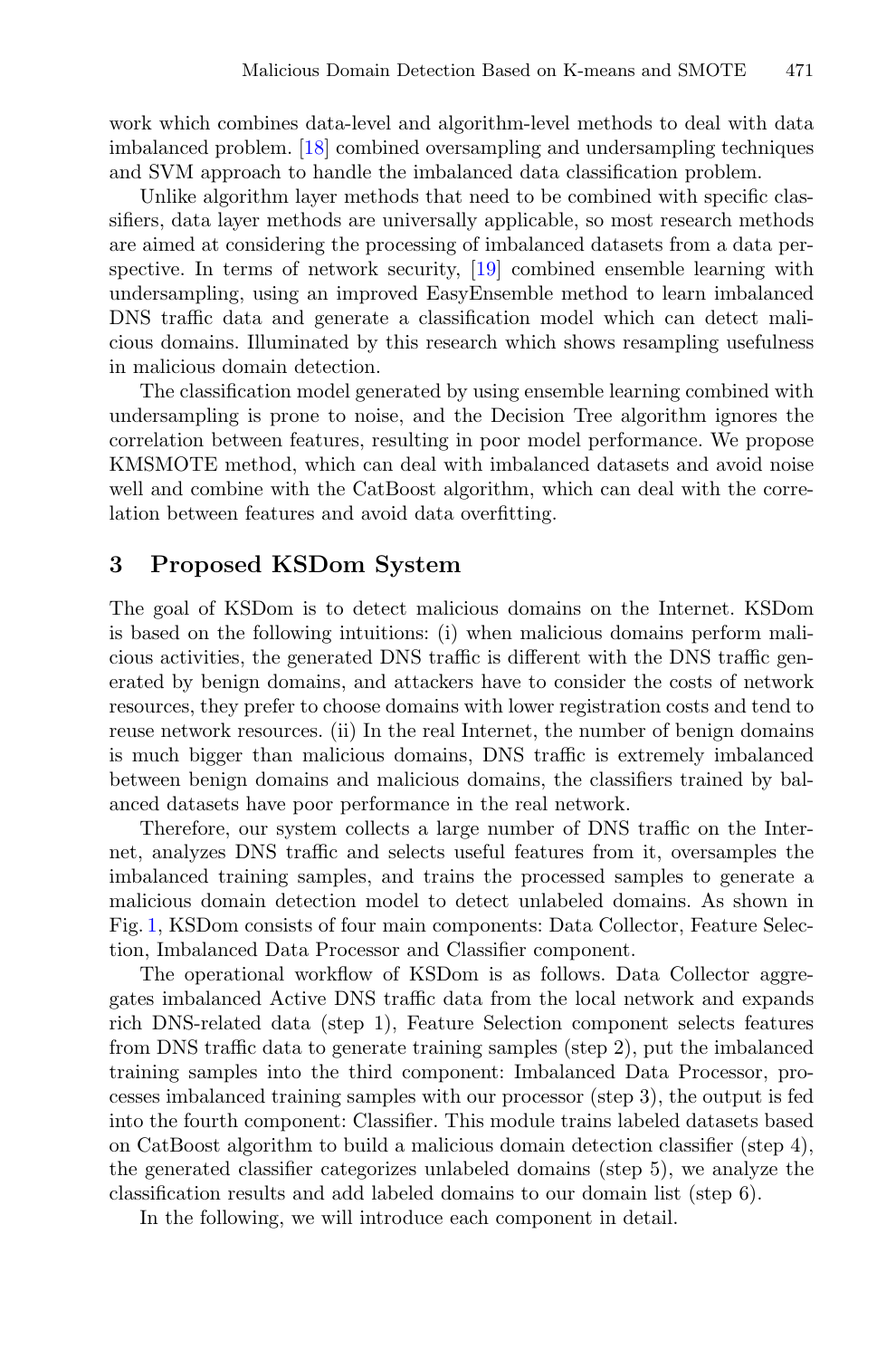

<span id="page-4-0"></span>**Fig. 1.** Overview of KSDom

### **3.1 Data Collector**

In the Data Collector module, we first describe the type of DNS traffic data. We divide DNS traffic into Active DNS traffic data and Passive DNS traffic data according to the collection method.

Active DNS data refers to DNS data obtained by periodically proactively parsing a large number of domains [\[20\]](#page-13-10), which are collected from multiple public sources, such as the Alexa Top Sites [\[21](#page-13-11)], public whitelists, various public blacklists, etc. Active DNS data mainly captures the DNS records of domains, such as the records of domain resolved IP addresses, the information of name servers, etc. Active DNS data does not have the information of users query domains, so it does not involve any privacy issues.

Passive DNS data is obtained by deploying sensors on the DNS servers or accessing the DNS server logs to obtain real DNS queries and response information. Passive DNS data provides a summarized view of domain queries. Experiments have shown that active DNS data provides more kinds of records, and passive DNS data provides a tighter connection graph [\[22](#page-13-12)]. Passive DNS can provide richer information than active DNS, but due to privacy issues and the location of the deployed sensors, the collected data has certain limitations.

Compare to passive DNS data, the collection method of active DNS is flexible, and data collector can easily query domains of the collection lists without any private issues, and active DNS data can discover potentially malicious domains that are newly registered but not yet used [\[20\]](#page-13-10).

In this research, we use active DNS traffic data and DNS-related external data for data enrichment. Our data collector collects the following data:

– Active DNS traffic data. We use the local network to actively query the domains. After the DNS server receives the query requests, it returns the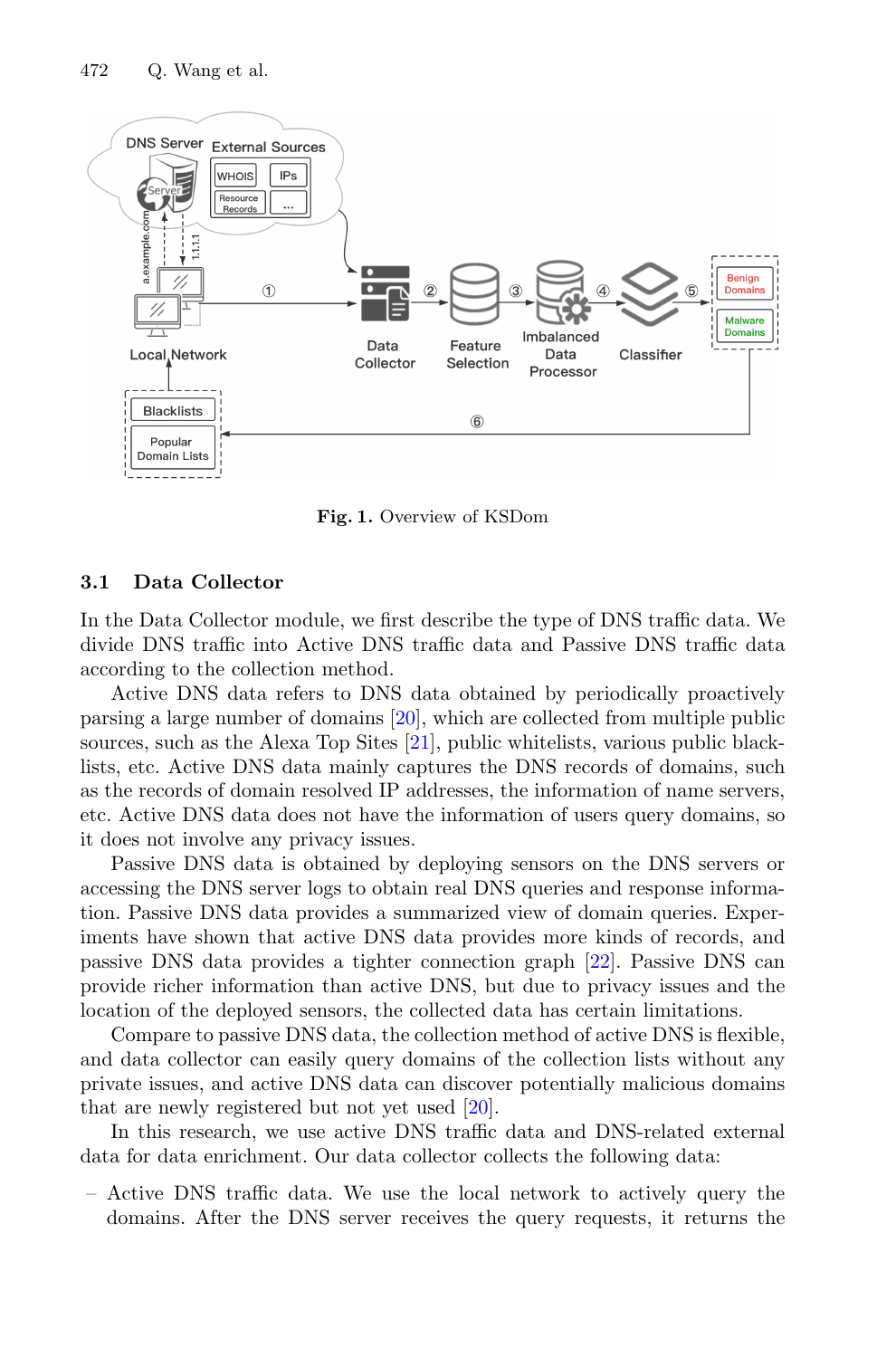| Feature set                            | <b>ID</b>      | Feature name                                                 | Importance |
|----------------------------------------|----------------|--------------------------------------------------------------|------------|
| Domain<br>name-based<br>feature        | 1              | Length of domain names                                       | 0.01306    |
|                                        | $\overline{2}$ | Distribution of yowel characters                             | 0.04002    |
|                                        | 3              | Distribution of consonant<br>characters                      | 0.17824    |
|                                        | 4              | Conversion frequency of vowels and<br>consonants             | 0.04263    |
|                                        | 5              | Number of numeric characters                                 | 0.00412    |
|                                        | 6              | Ratio of numeric characters                                  | 0.00561    |
|                                        | 7              | Conversion frequency of numeric<br>and alphabetic characters | 0.10680    |
|                                        | 8              | Number of special characters                                 | 0.04600    |
| <b>DNS</b><br>answers-based<br>feature | 9              | Number of distinct IP addresses                              | 0.06591    |
|                                        | 10             | Number of MX records                                         | 0.09031    |
|                                        | 11             | Number of domains that IP<br>reversely resolves              | 0.06737    |
|                                        | 12             | Number of distinct NSs                                       | 0.07227    |
|                                        | 13             | Similarity of NS domain names                                | 0.03003    |
| Contextual<br>features                 | 14             | Number of labels of the website's<br>contents                | 0.11687    |
|                                        | 15             | Number of malicious IP addresses                             | 0.19452    |
|                                        | 16             | Validity period of a domain                                  | 0.05746    |

<span id="page-5-0"></span>**Table 1.** Selected domain feature set

corresponding response results. We collect response data as input to the data collector.

– External data related to DNS. We combine collected active DNS traffic data with DNS-related external data to enrich our datasets, such as the registration records of domains, the WHOIS information, the public IP blacklists information and other information from the associated Resource Records (RRs).

#### **3.2 Feature Selection**

This component is used to process the features we select in the DNS traffic data. In order to select features that can effectively differentiate malicious and benign domains, large amounts of DNS traffic need to be observed. By analyzing and summarizing the large amount of data obtained, we extract 16 composite features to build malicious detection classifier, as shown in Table [1.](#page-5-0) We will describe these features and explain why they can distinguish malicious domains.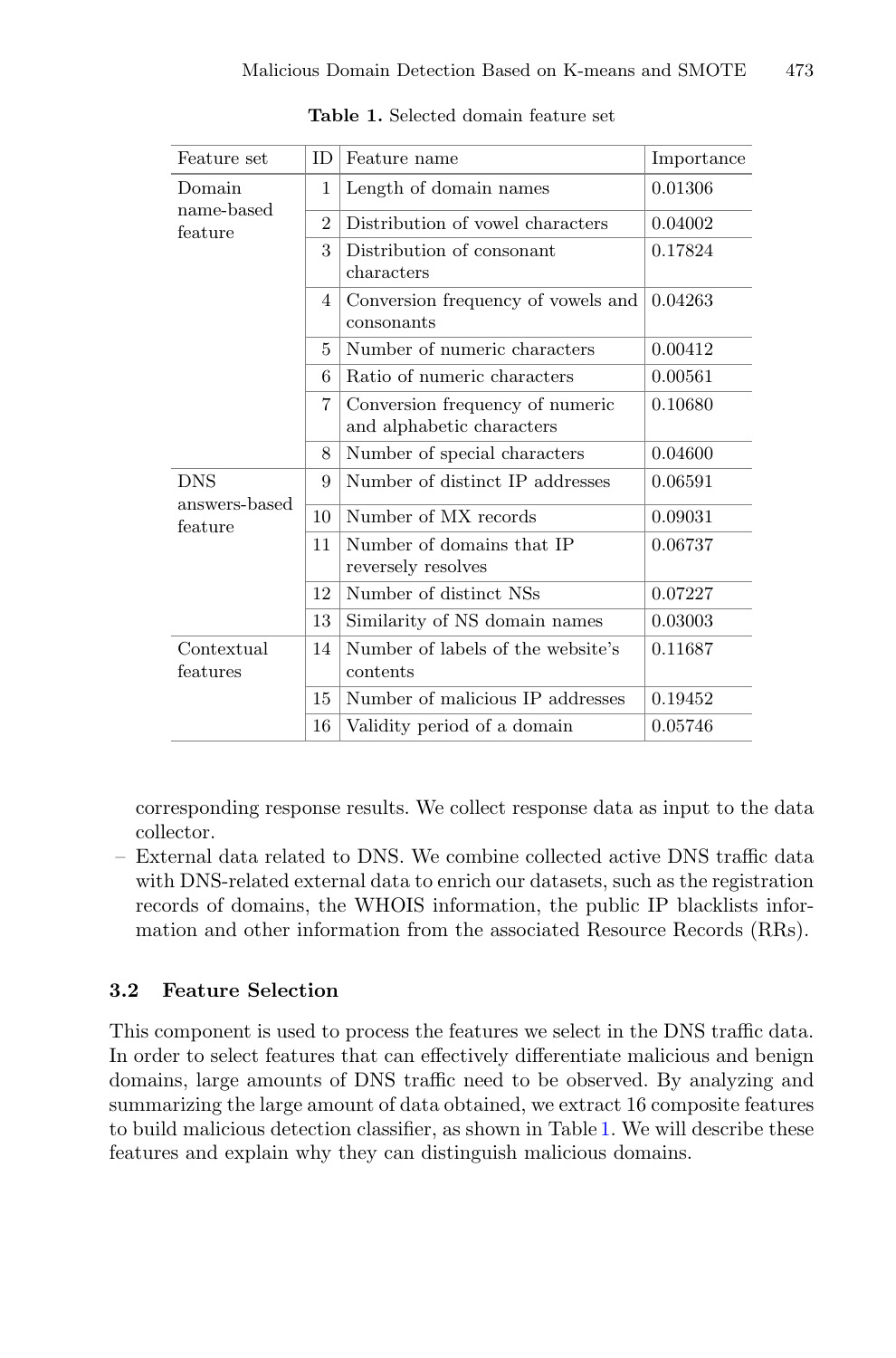DNS traffic features can be divided into internal features and contextual features. Internal features can be extracted directly from Resource Records, such as the record of domain resolution IP addresses, the character distribution of domain names. Contextual features are built from DNS-related external data information and associated Resource Records, such as Whois information for the domain, reverse mapping of domain resolved IP addresses, etc. These features can provide more information that may contain malicious behaviors than internal features, such as [\[23\]](#page-13-13) found that domains associated with botnets typically do not have MX records.

We classify the features into three categories, based on their sources. (1) domain name-based features. These features are based on the domain name string itself, such as the character distribution of domain names. (2) DNS answerbased features. These features are based on DNS response data, such as Resource Records and IP information. (3) Contextual features. Contextual features come from external sources of data, such as WHOIS records and registration information.

**Domain Name-Based Features.** Benign domain applicants choose domain names that are easily remembered or beneficial to people's pronunciation, and attackers often choose characters that are difficult to remember when constructing malicious domains. Through research on a large number of malicious domains, we find that malicious domains contain more numbers, and there are a large number of numbers and letters. Therefore, the malicious domain has a more confusing combination of numbers and words, and the proportion of consonants in the random malicious domain is larger, and the conversion frequency between the vowels and the consonants is higher. Therefore, the following characteristics are constructed: the length of domain name (Feature 1), the distribution of vowel characters (Feature 2) which consists of three atomic features: the number of vowels, the ratio of vowels and the number of vowel characters in the string without a domain name suffix. The distribution of consonant characters (Feature 3) as well as a composite feature which consists of 2 atomic features: the number of consonant characters and the number of consonants in the string without a domain name suffix. The conversion frequency of vowels and consonants (Feature 4), the number of numeric characters (Feature 5), the ratio of numeric characters (Feature 6), the conversion frequency of numeric and alphabetic characters (Feature 7), the number of special characters (Feature 8).

**DNS Answer-Based Features.** The DNS answer records of malicious domains are very different from that of benign domains. Malicious domains usually have more address records, because malicious domain holders usually choose domains that map many IP addresses, and malicious domains usually contain fewer MX (Mail Exchanger) records and more NS (Name Server) records. Based on this information, we choose the following characteristics: the number of distinct IP addresses (Feature 9), the number of MX records (Feature 10), the number of domains that IP reversely resolves (Feature 11), the number of distinct NSs (Feature 12), and the similarity of NS domain names (Feature 13).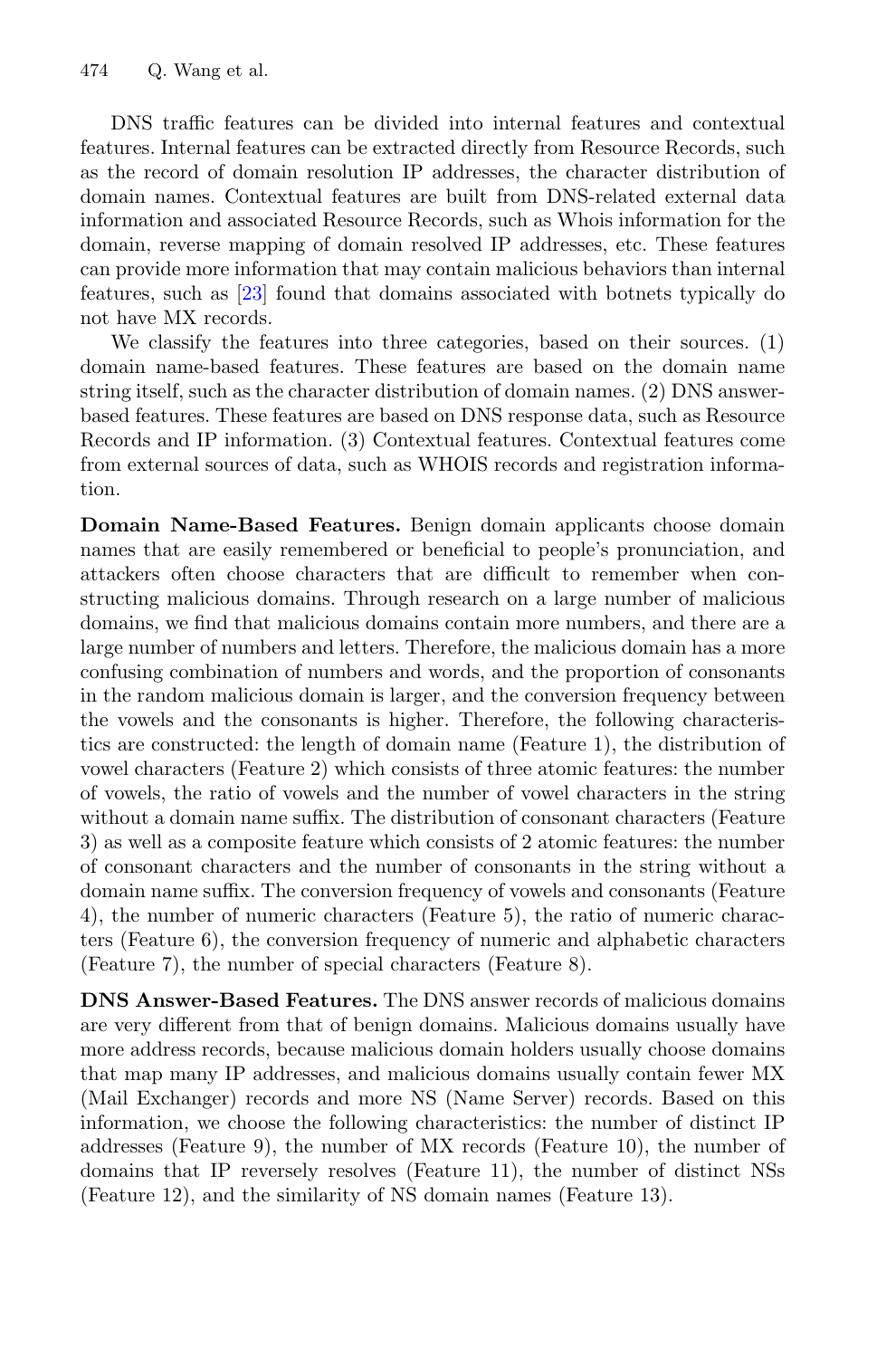**Contextual Features.** Attackers typically do not set the website contents for the malicious domains, or just copy the specific templates to fake the phishing websites. We extract the following feature: the number of labels of the website's contents (Feature 14). Attackers usually reuse resources, and IP addresses associated with the malicious domains typically are also malicious. Query the public IP blacklists to gain how many of the IPs associated with a domain is malicious. We extract the following feature: the number of malicious IP addresses (Feature 15). Most malicious domains are used for short-lived malicious activities, and it will be soon to be recorded into blacklists, so registrants usually apply for malicious domains with shorter lifetimes. A malicious domain usually has a short validity period. The validity period of a domain can be determined by calculating the expiration date and registration date. We extract the following feature: the validity period of a domain (Feature 16).

#### **3.3 Imbalance Data Processor**

Our goal is to build a classifier that can detect real networks, but in real-world environments, the ratio of malicious and benign domains is extremely imbalanced. Therefore, we build a module in our system to oversample the imbalanced samples in the training sets to generate balanced samples.

SMOTE is one of the classic methods for solving imbalanced datasets, it is an improved method based on random oversampling. SMOTE constructs new sample points by nearest neighbors of sample points, adding sample points information, which can effectively prevent data over-fitting. It performs the following three steps: Firstly, it chooses a random sample  $\vec{a}$  from minority class. Secondly, choose  $\vec{b}$  from its nearest minority class neighbors. Finally, randomly interpolate  $\vec{x}$  and  $\vec{b}$  to generate the new sample  $\vec{x}$  through this formula  $\vec{x} = \vec{a} + \vec{w} \times (\vec{b} - \vec{a})$ , where  $\vec{w}$  is a random weight in [0,1]. But SMOTE cannot overcome the problem of data distribution, it can easily cause samples distribution marginalization problem and generates noise.

We propose an improved SMOTE method called KMSMOTE that combines K-means clustering algorithm and SMOTE oversampling algorithm. It counters small separation problems by increasing the number of sparse minority class samples, which can avoid noise by oversampling only in the "safe" region. KMSMOTE method consists of three steps.

1. In the clustering step, use K-means clusters the input samples into *k* groups.

2. In the filtering step, calculate the *imbalanceRatio* by *imbalanceRatio*(f) ←  $\frac{1}{\text{main}}$  *maiorityCount*(c)+1 of one b alustor if the value of *imbalanceRatio* of alustor  $\frac{1}{\text{minorityCount}(c)+1}$  of each cluster, if the value of *imbalanceRatio* of cluster less than the imbalance ratio threshold, then put it into *filteredClusters*. By this step, we get *filteredClusters* containing a large number of minority class samples are reserved. Select each cluster *f* from *filteredClusters* to calculate  $densityFactor$  with formula  $densityFactor(f) \leftarrow \frac{minority~count(f)}{average~minority~distance(f)^{de}}$ . Then we get the *sparsityFactor* by *sparsityFactor*(*f*)  $\leftarrow \frac{1}{densityFactor(f)}$ . We can get the *samplingWeight* by  $samplingWeight(f) \leftarrow \frac{sparsityFactor(f)}{sparsitySum}$  which *sparsitySum* is the sum of all filtered clusters' *sparsityFactor*.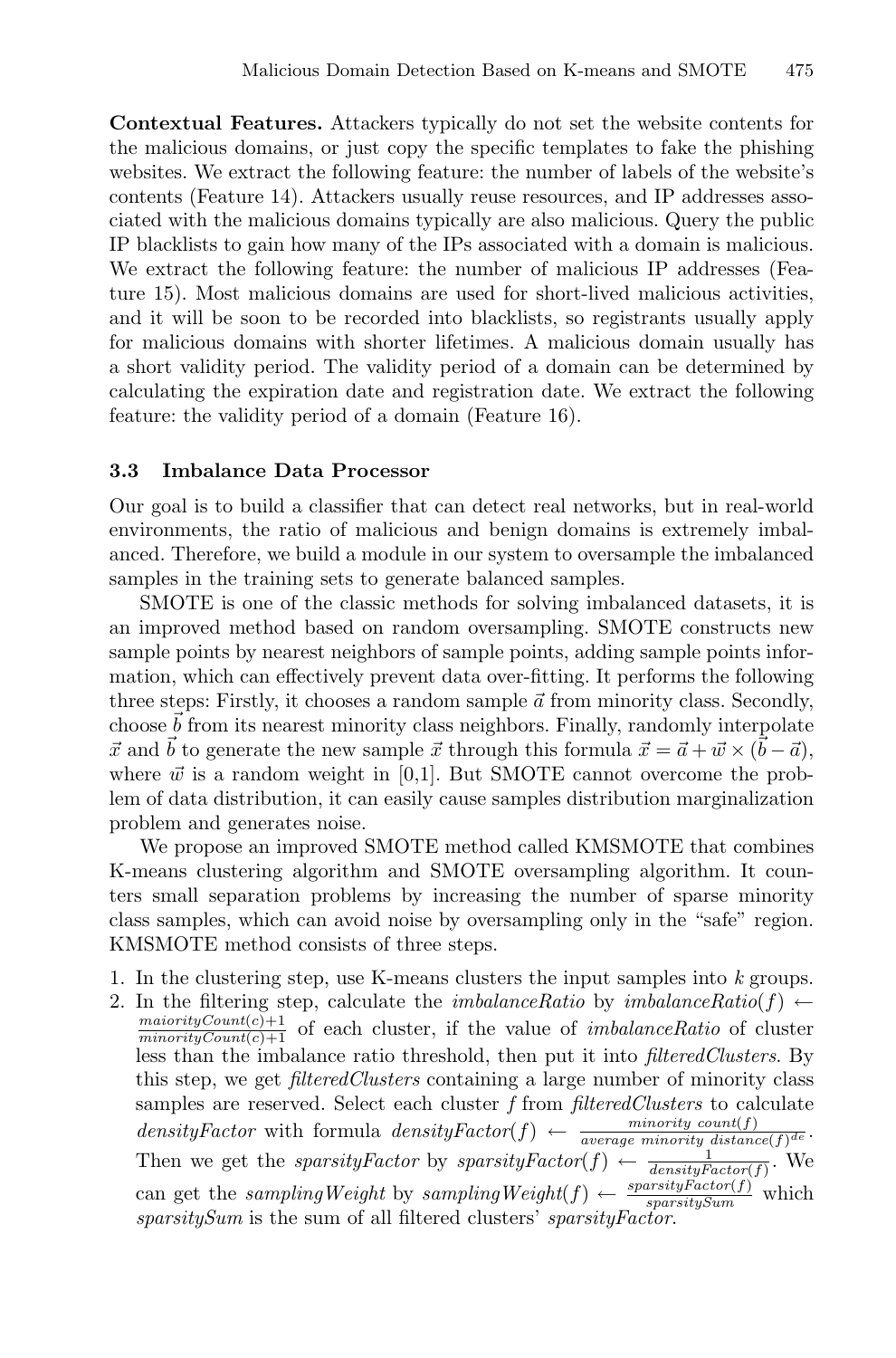3. In the oversampling step, apply SMOTE to the selected clusters for oversampling by applying formula  $SMOTE(f, numberOf Samples, knn)$  where *numberOfSamples* is computed by *samplingWeight*.

In this algorithm, it is important to find the appropriate *k* value to ensure the validity of KMSMOTE. According to our experimental datasets, we set *k* to 10 in the experiment.

#### **3.4 Domains Classifier**

Our classifier is based on CatBoost algorithm [\[24\]](#page-13-14). CatBoost algorithm is an implementation of Gradient Boosting. The two main features in CatBoost algorithm are: it derives ordered boosting, which is an improvement to the standard Gradient Boosting algorithm, which can avoid target leakage; it is a novel algorithm to deal with categorical features. These features are designed to solve prediction shifts, which are common in gradient boosting algorithms. Classification and regression trees cannot handle discrete features with categorical values, but CatBoost can support categorical features. An effective way to deal with categorical features *i* is to replace the category  $x_k^i$  of *k*-th training example with some Target Statistic (TS)  $\hat{x}_k^i$ . This value TS is calculated as follows:  $\hat{x}_k^i = \mathbb{E}(y)$  $|x^{i} = x_{k}^{i}|$ . CatBoost smoothes low-frequency categories through some prior p, and the estimates of these low-frequency categories are noisy. It first randomly sorts all samples and then converts the values of the categorical features into numerical values using the formula

$$
x_k^i \hat{x}_k^i = \frac{\sum_{j=1}^{p-1} [x_{\sigma_j,k} = x_{\sigma_p,k}] Y_{\sigma_j} + a \cdot P}{\sum_{j=1}^{p-1} [x_{\sigma_j,k} = x_{\sigma_p,k}] + a}
$$
(1)

where  $p$  is the priori term, which is usually be setted as the average target value in the dataset  $[25]$  $[25]$  and a is usually a weighting factor greater than zero. In order to solve the prediction shift that occurs in each step of gradient boosting, CatBoost proposes ordered Boosting. The method is as follows: first randomly generate a  $1 - n$  permutation named  $\sigma$  and maintain n different supporting models  $M_1, \ldots, M_n, M_i$  is the training model obtained using only the first i samples in the permutation. At each step of the iteration, in order to obtain the estimated value of the j sample residual, use the model  $M_{i-1}$  to estimate.

#### <span id="page-8-0"></span>**4 Experiments**

#### **4.1 Data**

**Active DNS Traffic Data.** We build a domain list by ground truth which includes the benign domain lists and malicious domain lists. The lists of benign domains we select are the Second Level Domains of popular domains, such as the Alexa Top Sites [\[21\]](#page-13-11) and the Cisco Umbrella list, and domains must survive on these lists for more than one year.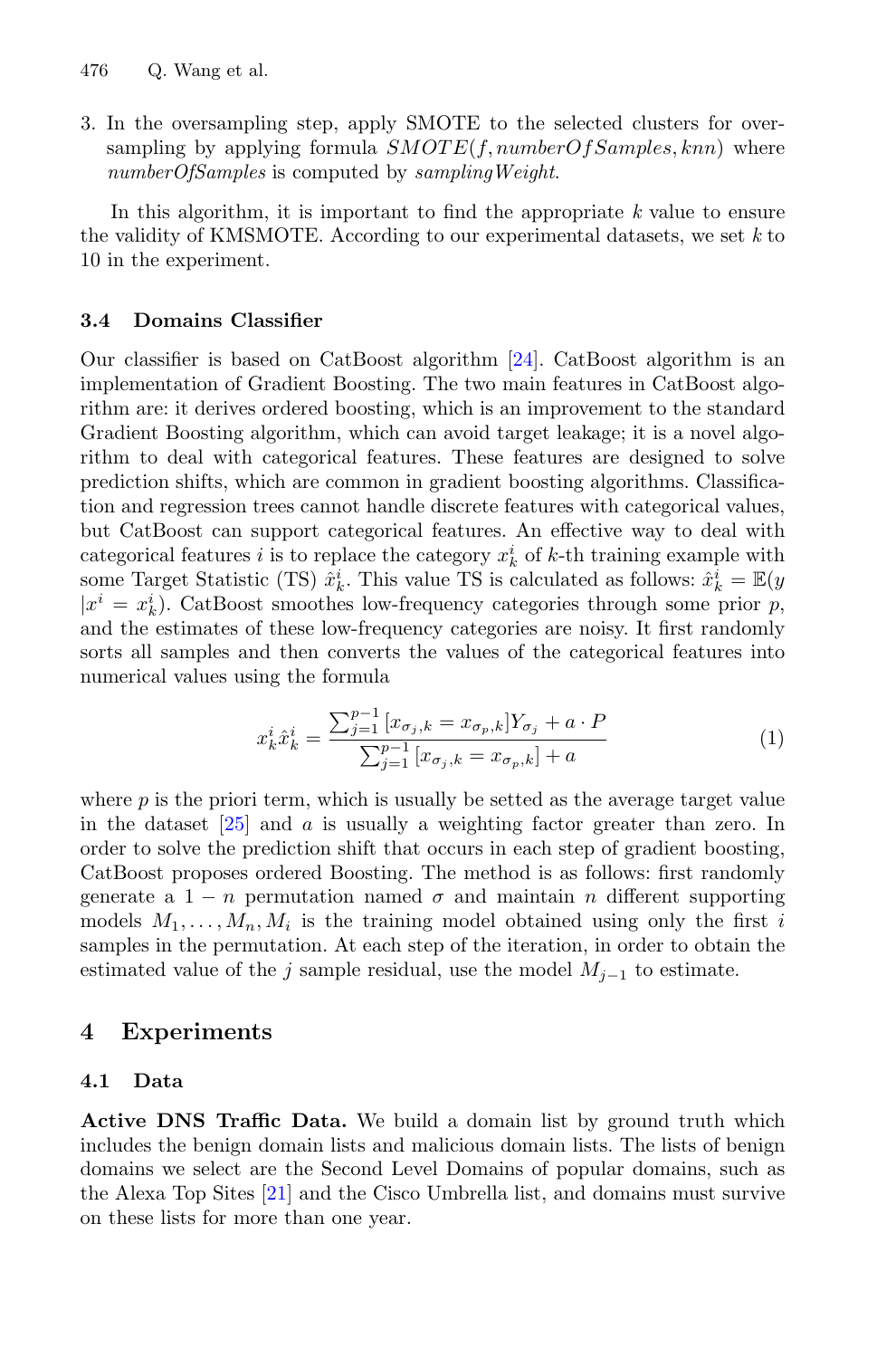Malicious domains lists are extracted from public blacklists, such as Malwaredomainlist, etc. These malicious domain lists contain various malicious activities, and we choose Second Level Domains from multiple blacklists to construct our blacklists. And through McAffee Site Advisor, and Google Safe Browsing and other reputation systems for secondary confirmation to ensure the accuracy of the domains label of our list. We obtain active DNS traffic data by sending domain requests to domains of our domain list.

**DNS Related External Data.** We collect DNS related external data from corresponding databases, such as obtain domain name registration records by the Whois protocol; query rich resource record database to obtain rich related resource records, such as MX, NS, PTR, etc; query the maliciousness of IPs from public IP blacklists.

We build an initial domain list contains 10000 benign domains and 6000 malicious domains and obtain an imbalanced DNS dataset by collecting Active DNS traffic data and external DNS-related data.

#### **4.2 Malicious Domains Detection Performance**

We randomly select a dataset consisting of DNS data of 10,000 benign domains and 1000 malicious domains from our imbalanced dataset, the proportion of imbalance of this dataset is large, which is 10. We then perform 10-fold crossvalidation on this experimental dataset. The training data is initially divided into 10-fold. In each experiment, 9-fold data is used for training and 1-fold data is used for testing. We calculate the average of the ten results of experiments and showed them in Table [2.](#page-10-0)

As we can see in Table [2,](#page-10-0) KSDom obtains good performance, the average accuracy is 0.9842, the average F1-Score is 0.9838, and the average precision obtains 0.9926. We then use the trained classifier to classify unlabeled domains and add labeled domains to our domain list to better train the model. We extract rich features to build our classifier. These features represent the domains from different perspectives and have different effects on the generation of a classifier. We test the detection performance of each feature by selecting 70% samples for training and 30% samples for testing from our initial dataset and repeat the procedure for 10 times. Catboost provides a feature importance algorithm, and we can use get feature importance() method to get the importance of the features we selected, the results are shown in Table [1.](#page-5-0) From Table [1,](#page-5-0) we can see that features such as the number of malicious IP addresses, the distribution of consonant characters and the number of labels of the website's contents are all of great importance.

#### **4.3 Performance Comparison with Different Sparsity**

To test the effectiveness of KSDom, in this section, we compare KSDom with three classic classification methods based on the same dataset: Support Vector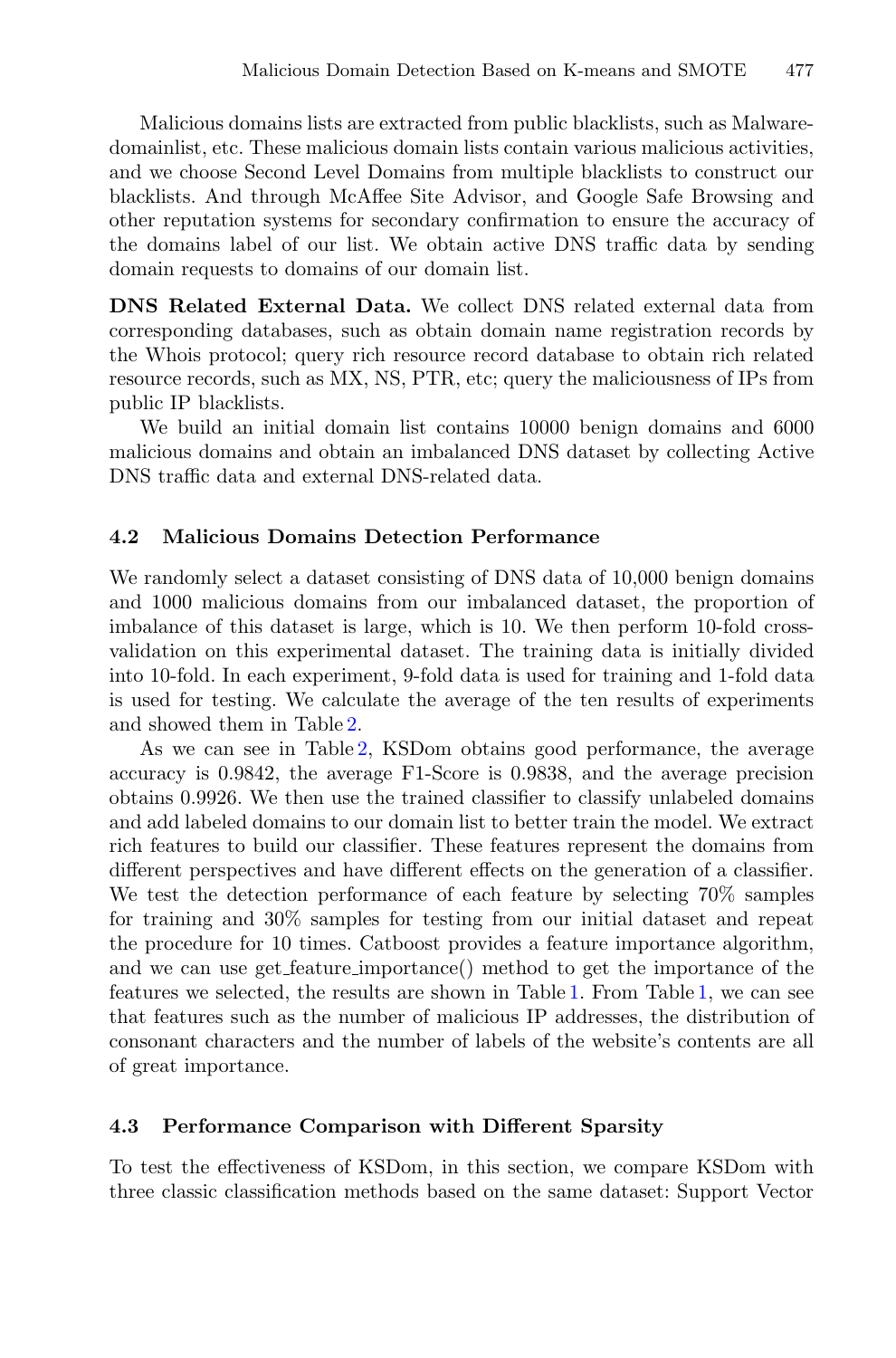

<span id="page-10-1"></span>**Fig. 2.** Accuracy and F1-Score in different ratio of benign domains to malicious domains

Machine (SVM), Gradient Boosting Decision Tree (GBDT) and eXtreme Gradient Boosting (XGBoost). Before using these three classification methods for training, first perform one-hot encoding on categorical features, CatBoost does not need to encode them because it can process categorical features.

We perform 10-fold cross-validation to the 4 experiments to compare the performance of KSDom with other classifiers in different ratios of malicious domains and benign domains. In these 4 experiments, we set the number of benign domains in the training set is 10000, and the number of malicious domains is 6000, 4000, 2000 and 1000 (the imbalanced ratio of benign domains to malicious domains is 1.67, 2.5, 5, 10). Figure [2](#page-10-1) shows the average of 10-fold cross-validation results.

From Fig. [2,](#page-10-1) we can see that as the imbalance ratio increases, the accuracy and F1-Score of other classifiers are extremely reduced, but KSDom still maintains good performance.

We can get further insight into the comparison of KSDom and other classification methods from Table [2.](#page-10-0) Table [2](#page-10-0) shows the accuracy, precision, F1-Score and the running time of each method. It can be seen that the accuracy, precision and F1-Score of KSDom are higher than other classification methods, and the running time is shorter than others. For example, compared to SVM, GBDT, XGBoost, the accuracy of KSDom is increased by approximately 3.58%, 3.64% and 3.61%. As we can see, KSDom still maintains relatively good performance when the imbalanced ratio increases. It yields accuracy: 0.9915, F1-Score: 0.9907 when the imbalanced ratio is  $1.67$  and still obtains accuracy:  $0.9842$ , F1-Score: 0.9838 when the imbalanced ratio increases to 10. As for the other classification methods, they can get excellent performance with a small imbalanced ratio, yet

| Metrics               | <b>SVM</b>                        | <b>GBDT</b> | XGBoost | KSDom      |
|-----------------------|-----------------------------------|-------------|---------|------------|
| Accuracy              | 0.9484                            | 0.9478      | 0.9481  | 0.9842     |
| Precision             | 0.9508                            | 0.9507      | 0.9507  | 0.9926     |
| F <sub>1</sub> -Score | 0.9641                            | 0.9637      | 0.9639  | 0.9838     |
| Running time          | $174.564$ s   94.912 s   89.074 s |             |         | $52.518$ s |

<span id="page-10-0"></span>**Table 2.** Detection results with different methods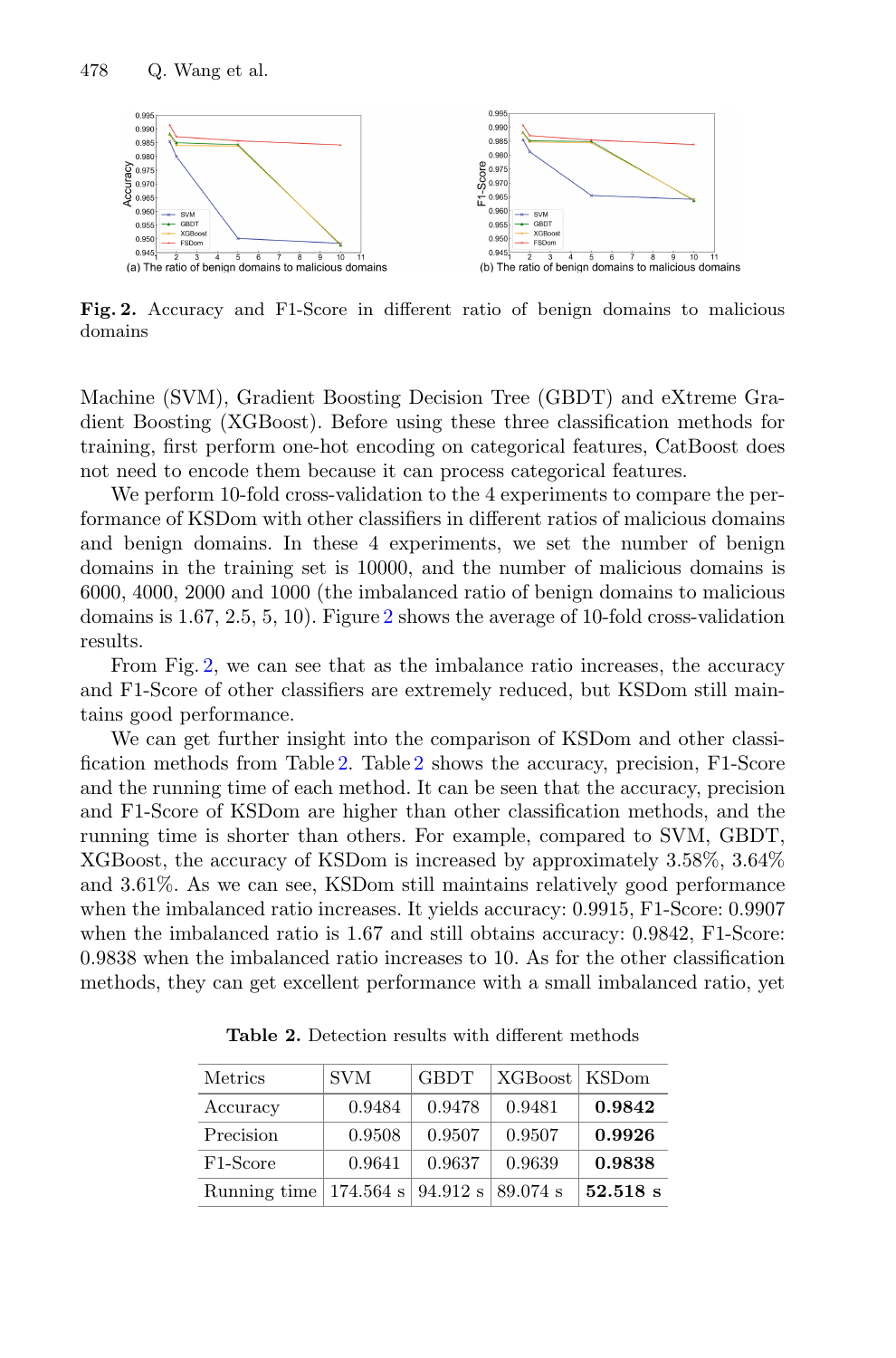the accuracy and F1-score both decrease significantly as the imbalanced ratio increases. The reason behind this is that KSDom has the KMSMOTE algorithm, which can effectively handle imbalanced data sets and make its trained models have higher performance. The classifier used by KSDOM is Catboost, which has excellent performance. Catboost has an ordered boosting algorithm and a module that can process classified features, which improve its performance. CatBoost algorithm also implements a symmetric tree that can deal with the correlation between features, which helps avoid data overfitting and greatly accelerates predictions.

#### **4.4 Impact of Oversampling Algorithm**

In the solution of imbalanced datasets, the two classic methods in the resampling method are EasyEnsemble in undersampling and SMOTE in oversampling. Since EasyEnsemble combines undersampling and ensemble learning, we use SMOTE and CatBoost algorithm combination to compare with our KSDom.



<span id="page-11-0"></span>**Fig. 3.** F1-Score and G-mean in different ratio of malicious domains to benign domains

To prove that the K-means of our SMOTE method is better than SMOTE, we compare the two methods with the following datasets: we establish five datasets, each of which contains 10000 benign domains and 1000, 2000, 4000, 6000 malicious domains (the imbalance ratio between malicious domain and benign domain is 0.1, 0.2, 0.4 and 0.6). The experimental results are shown in Fig. [3.](#page-11-0)

Traditional evaluation metrics used to evaluate classifier performance are not applicable to imbalanced samples, such as accuracy, precision, etc. There are a number of indicators that are specifically used to assess imbalanced data, such as the F1-Score, G-mean. In this experiment, we use F1-Score to measure the classification performance of the minority class, while G-means are used to measure the overall classification performance of the datasets.

As shown in Fig. [3,](#page-11-0) our KMSMOTE method performs better than SMOTE in different ratios datasets. Especially when dealing with extremely imbalanced datasets, such as when the ratio is 0.1, the F1-Score and G-mean of KMSMOTE are both higher than SMOTE. Therefore, we can conclude that our KMSOMTE method is superior to SMOTE in dealing with imbalanced data.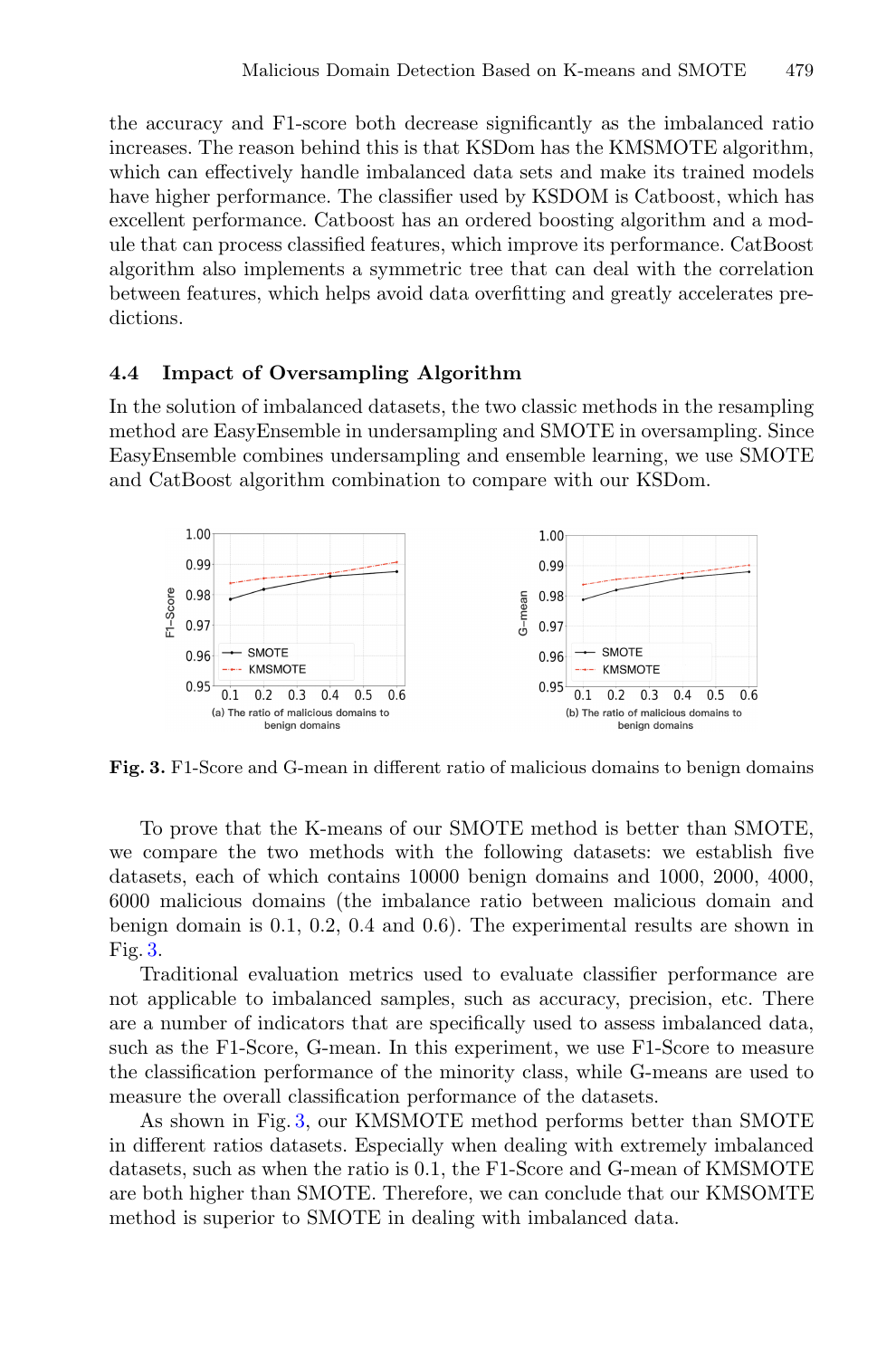## <span id="page-12-5"></span>**5 Conclusion**

In this paper, we propose a system for detecting malicious domains named KSDom, which can effectively detect the malicious domains from imbalanced DNS traffic. KSDom collects DNS traffic from the data collector and employs a KMSMOTE method to process the imbalanced DNS traffic, then uses our classifier based on CatBoost algorithm to detect malicious domains. The comparative experimental results show that KSDom has higher accuracy than other classifiers. It performs well even when the datasets imbalance ratio reaches 10:1. In our extensive evaluation, we verified KSDom's good performance and robustness.

**Acknowledgment.** This research is supported by National Key Research and Development Program of China (No. 2019QY1303, No. 2019QY1302, No. 2018YFB0803602), and the Strategic Priority Research Program of the Chinese Academy of Sciences (No. XDC02040100), and National Natural Science Foundation of China (No. 61802404). This work is also supported by the Program of Key Laboratory of Network Assessment Technology, the Chinese Academy of Sciences; Program of Beijing Key Laboratory of Network Security and Protection Technology.

## **References**

- <span id="page-12-0"></span>1. Antonakakis, M., Perdisci, R., Dagon, D., Lee, W., Feamster, N.: Building a dynamic reputation system for DNS. In: USENIX Security Symposium, pp. 273– 290 (2010)
- <span id="page-12-1"></span>2. Bilge, L., Sen, S., Balzarotti, D., Kirda, E., Kruegel, C.: Exposure: a passive dns analysis service to detect and report malicious domains. ACM Trans. Inf. Syst. Secur. (TISSEC) **16**(4), 14 (2014)
- <span id="page-12-2"></span>3. Khalil, I.M., Guan, B., Nabeel, M., Yu, T.: A domain is only as good as its buddies: detecting stealthy malicious domains via graph inference. In: Proceedings of the Eighth ACM Conference on Data and Application Security and Privacy, pp. 330– 341. ACM (2018)
- <span id="page-12-3"></span>4. Khalil, I., Yu, T., Guan, B.: Discovering malicious domains through passive DNS data graph analysis. In: Proceedings of the 11th ACM on Asia Conference on Computer and Communications Security, pp. 663–674. ACM (2016)
- <span id="page-12-4"></span>5. Sun, X., Tong, M., Yang, J., Liu, X., Liu, H.: HinDom: a robust malicious domain detection system based on heterogeneous information network with transductive classification. In: RAID 2019, pp. 399–412 (2019)
- <span id="page-12-6"></span>6. Antonakakis, M., et al.: From throw-away traffic to bots: Detecting the rise of DGA-based malware. In: USENIX Security Symposium, vol. 12 (2012)
- <span id="page-12-7"></span>7. Dietrich, S. (ed.): DIMVA 2014. LNCS, vol. 8550. Springer, Cham (2014). [https://](https://doi.org/10.1007/978-3-319-08509-8) [doi.org/10.1007/978-3-319-08509-8](https://doi.org/10.1007/978-3-319-08509-8)
- <span id="page-12-8"></span>8. Hao, S., Kantchelian, A., Miller, B., Paxson, V., Feamster, N.: PREDATOR: proactive recognition and elimination of domain abuse at time-of-registration. In: Proceedings of the ACM SIGSAC Conference on Computer and Communications Security, pp. 1568–1579 (2016)
- <span id="page-12-9"></span>9. Zhou, C., Chen, K., Gong, X., Chen, P., Ma, H.: Detection of fast-flux domains based on passive DNS analysis. Acta Scientiarum Naturalium Universitatis Pekinensis **52**(3), 396–402 (2016)